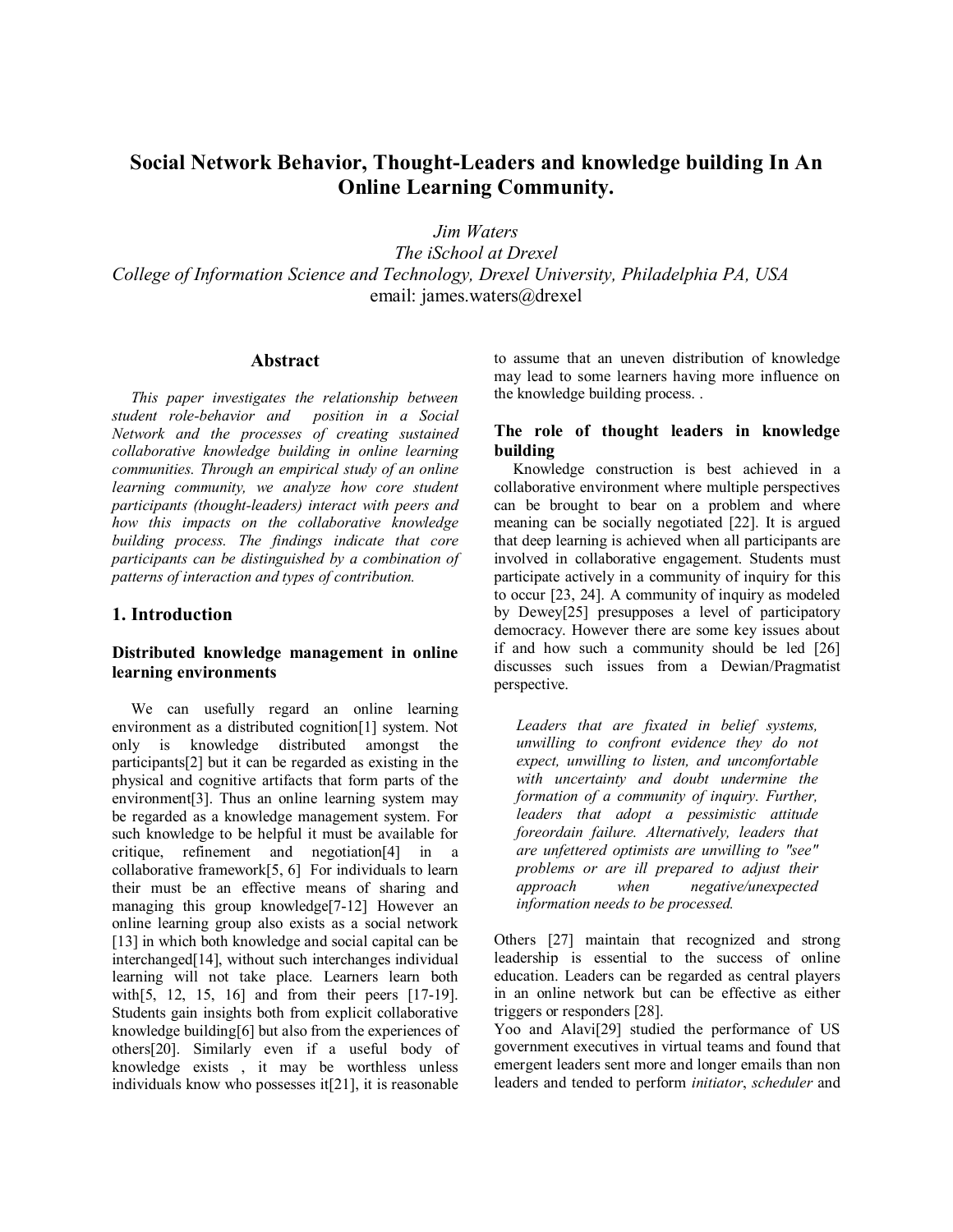*integrator* behaviors. In summary the emergent leaders started the process (or were very near the start) organized activities and assembled individual contributions into a finished product. Interestingly they observed leadership to be highly concentrated in a single individual. Carte et al. [30] discovered that higher performing virtual teams showed greater levels of leadership communications and especially strong monitor and producer leadership behaviors. Monitor leadership tended to be shared while producer leadership tended to be highly concentrated.

While firmly established in management and business literature[31-34] the study of leadership in online educational communities of inquiry is comparatively rare [35]. In general for online learning we are most concerned with emergent leadership [29], it is unusual to focus on formal leadership roles as these are infrequently assigned, although leadership of online discussions may be designated to individuals for specific discussions [36-38]. A strong facet of emergent leadership seems to be the importance of communications [29, 30, 35].

Social engagement in a community of inquiry[39] calls for repeated cycles of knowledge internalization (assimilating knowledge that is accepted by the community) and externalization[40] (articulating knowledge in ways that are meaningful to the community). Online discussions are seldom models of democratic participation[25]: some participants tend to perform more central roles than others. These can be viewed as community thought-leaders[39].

These "Thought-Leaders" often seem central to sustained (deep) knowledge construction as they initiate and maintain social momentum in discussions. They tend to have in-depth, wide professional experience, previous online course or professional community experience, are reflective and interested debaters, reframe and/or facilitate discussions. Their contributions are central to vicarious learning[20, 41- 43] which is a powerful complement to instructor resources[44].

### **Social network analysis of thought-leader behavior**

Social Network Analysis is a set of tools for studying the structure of social relations between individuals[13]. With Social Network Analysis we are interested in the pattern of interactions between individuals rather than the individuals themselves[45]. These interactions show us "*patterns which let us see how social groups organize themselves to accomplish certain goals"* [46]. A pattern of interactions between network members can be used to derive a set of ties between individuals. These ties can be strong ties such as Family or Friendship ties or weak ties such as those between work colleagues[47]. Weak ties have the potential for wider information exchange and drawing on multiple perspectives.

Recently Social Network Analysis has been used to analyze the behavior of students in online learning groups [48-52]. These studies have shown that Social Network Analysis can provide important insights. A students position in different types of Social Network such as advice or information networks can materially affect their learning experience and satisfaction[50]. It has been suggested even that high participation in online networks can lead to more physical social isolation. Students who are highly central in online learning networks may be held in higher esteem by peers[48] and both network prestige and network centrality were robust predictors of cognitive learning outcomes[52].

Social network analysis provides a set of useful metrics for analyzing interactions between individuals on an aggregate and ego-centered basis. Centrality measures such as in-degree and out-degree show us the extent to which an individual communicates with more or less peers either sending messages (out-degree) or receiving messages (in-degree) A student's overall degree centrality is a simple combination of their indegree and out-degree. Central players tend to be more readily attended to. Tie strength indicates how frequently two individuals exchange messages. Closeness indicates the extent to which a person has very close paths to others and Betweenness indicates how many shortest paths between any two participants an individual is on We can also examine overall network properties such as density which indicates how many of the possible 1;1 ties between individuals exist and reciprocity which indicates the extent to which people send and receive messages to/from the same individuals.

# **Student role-behaviors**

As well as considering a student's position within a Social Network we can also investigate the kinds of contributions that individuals make in online learning environments. Waters and Gasson [53] characterized student role behavior using grounded theory [54] and derived a set of specific role-behaviors listed in Table 2. Of these the Facilitator (maintains and encourages debate) and Complicator (challenges assumptions and reframes problems) appear to be highly important[55]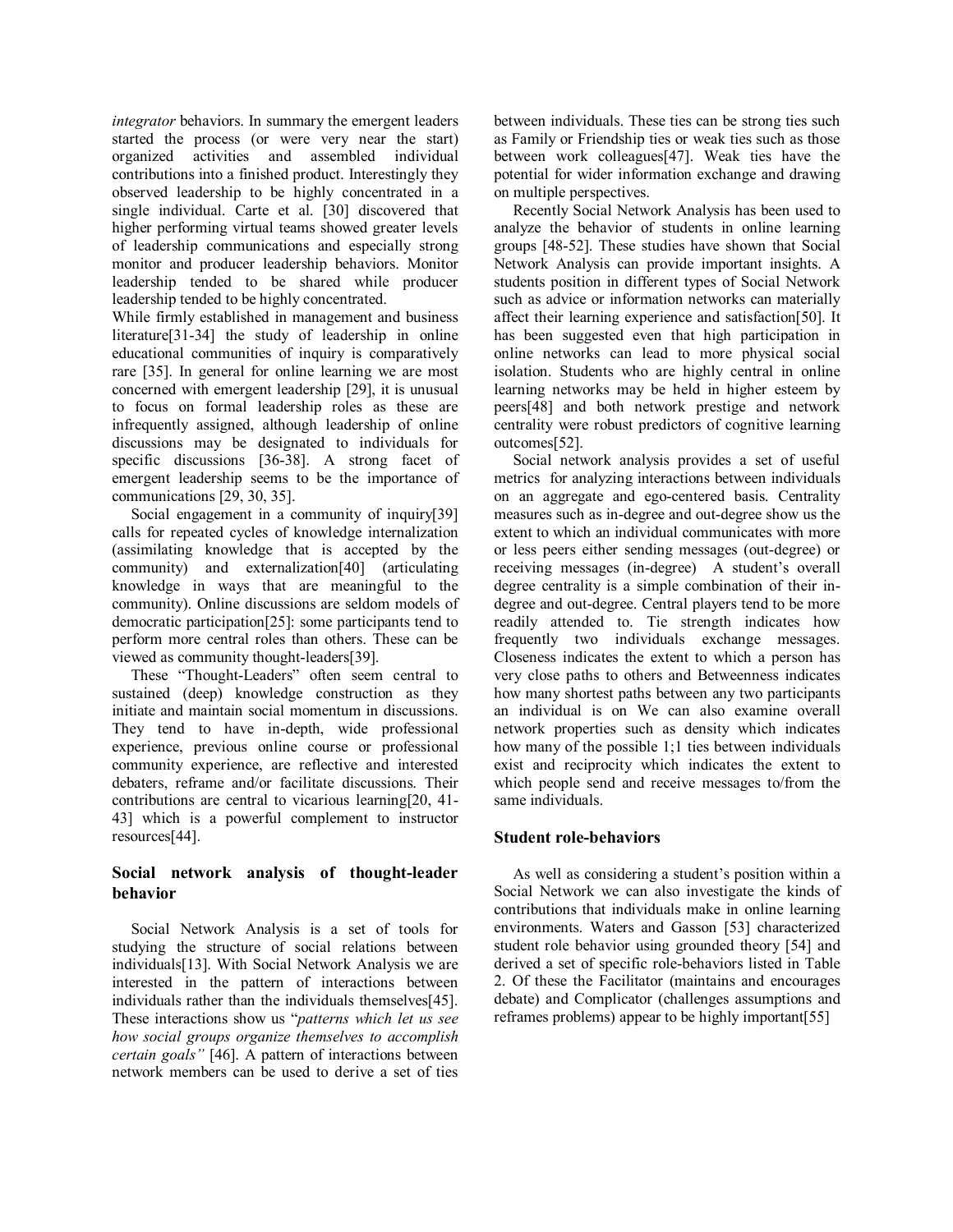| Role                 | Analogy     | Community<br>Presence [56] |
|----------------------|-------------|----------------------------|
| Initiator            | Spider      | Social                     |
| Facilitator          | Middleman   | Social.                    |
|                      |             | Teaching                   |
| Contributor          | Journeyman  | Social.                    |
|                      |             | Cognitive                  |
| Peer knowledge-      | Seeker      | Social.                    |
| elicitor (P-K-E)     |             | Cognitive                  |
| Vicarious-knowledge  | Me-too      | Social.                    |
| acknowledger (V-Ack) |             | Cognitive                  |
| Complicator          | Reframer    | Teaching.                  |
|                      |             | Cognitive                  |
| Closer               | Synthesizer | Social,                    |
|                      |             | Teaching.                  |
|                      |             | Cognitive                  |
| Passive-Learner      | Freeloader  | Cognitive                  |

**Table 2: Role-Behaviors in a Community of Inquiry [53]** 

### **2. Elements of a learning experience**

Having outlined a set of interesting elements we may now ask in what way are these elements related. Does a student's position in a Social Network relate to how crucial they are in generating or sustaining debate? To what extent does student role-behavior relate to students position in the Social Network? To what extent does a student's behavior relate to the extent to which they are held in esteem by peer students? Can Social Engagement exist with a democratic model of participation or must we expect some kind of benevolent oligarchy ?

### **3. Research Site and method**

To answer the research questions asked above, we examined online discourse from an online, asynchronous graduate Information Systems degree course at a North American University. We assessed discourse in the form of messages posted to the course discussion board.

Students were required to post messages to the discussion board (this was worth 10% of their course grade), but community interactions were not made an explicit part of the course assignment system. Postings to the discussion board provide a relatively complete view of student interactions with both their peers in the community of inquiry and the instructor. The course was conducted entirely online. Students were required to prepare individual bi-weekly assignment reports and to participate in weekly discussion forums on associated, but not directly-related topics, using commercial discussion board software (Blackboard).

Each week, 3-4 questions were posted for discussion. Topics ranged from the conceptual (e.g. "What role does IT play in organizational success") to the practical ("Is there any such thing as a turnkey system?"). Discussion-board forum topics were set by the faculty member who designed the course and also acted as the main course instructor, moderating the online discussion. Students were encouraged to ask questions online, so a small number of postings related to an FAQ thread for the assignments. Most students had prior industry experience: the majority were employed in IS.

This study examines all message data from the discussion board taken from the all ten weeks of the course. We performed an analysis of 997 messages posted to the course discussion board by the instructor and 28 students enrolled on a Management of Information Systems course. The Blackboard software allowed for the capture of basic statistics such as how frequently students viewed messages and visited the discussion board, which formed part of the data for this study. We analyzed the data in three steps. We categorized messages posted by students and the Instructor to the course discussion-board using a qualitative analysis method [57, 58]. Initial categorizations of our data examined eight forms of interactive role-behavior, derived from an exploratory study [53]. These categories are shown in Table 2, where they are related to the social, cognitive, or teaching community presences of Garrison et al. [56].

We then analyzed sequences of message-posting and response, to determine which types of message generated most responses, what type of messages were posted in response to what type of prior message, and common sequences of role-categories and posting behavior for sub-threads of debate.

Finally, we analyzed the social networks indicated by student interactions via the course discussion board. The Social networks were derived by mapping the pattern of all messages sent by individual students and all messages received by individual students. Messages could be directed explicitly to an individual by use of a "reply to" function or implicitly by referring to content in a prior message. Messages which did not make such references were categorized as broadcasts and the recipient coded as A for All. The findings from these analyses are presented below. We have anonymized all message-extracts and references to posters in the findings below. Students are referred to by an ID number.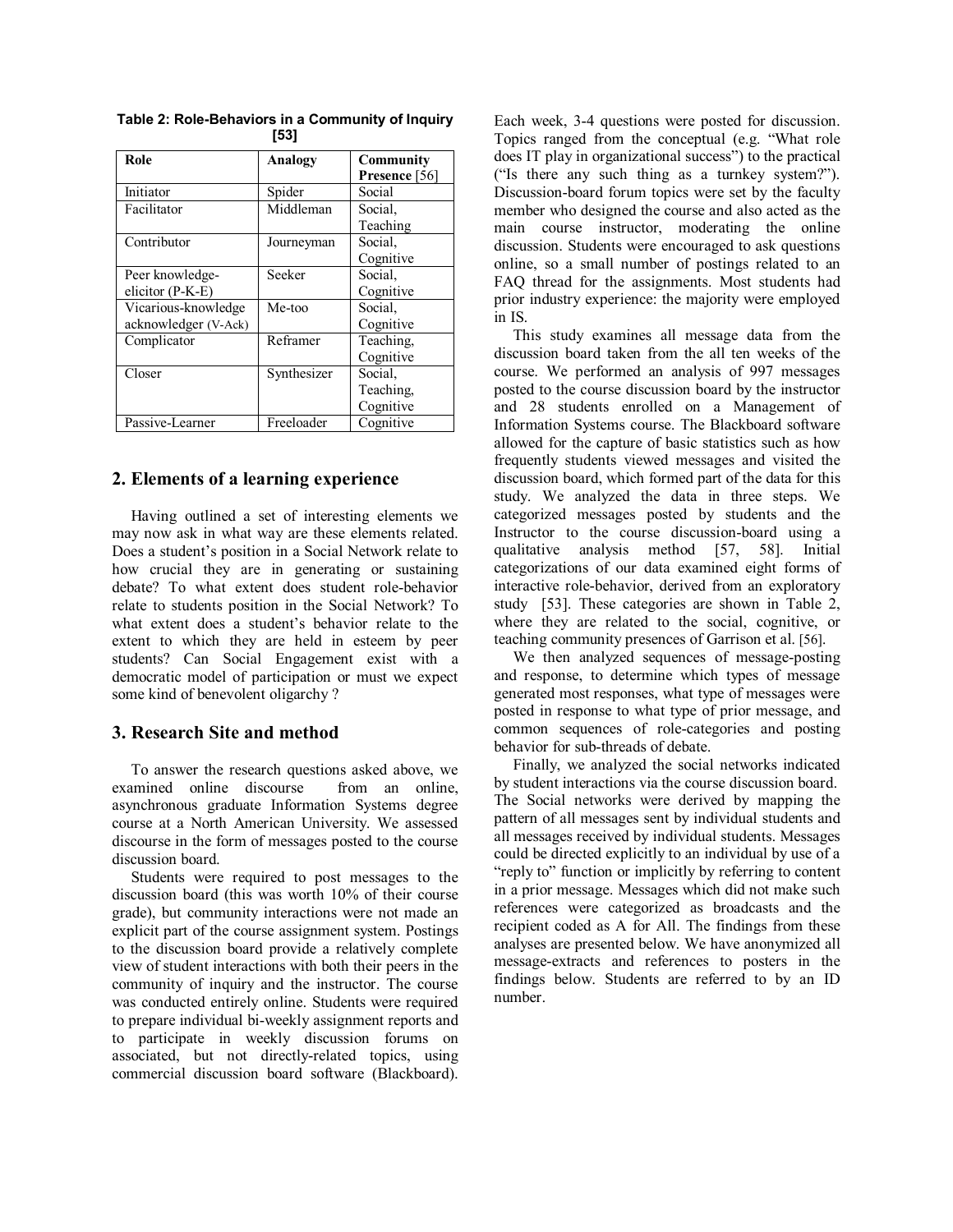# **4. Findings**

*Does a students position in a Social Network relate to how crucial they are in generating or sustaining debate?* 

An analysis of deep sustained knowledge building threads revealed that there were 8 core individuals who were essential to successful threads. These individuals were identified as S11, S12, S13, S17, S21, S23, S5 and S6. Threads which did not include these participants did not develop. Applying a Social Network Analysis revealed some interesting patterns. All the identified Thought-Leaders showed higher than average In-Degrees (Table 2) indicating that they received messages from a higher number of different peers. All identified thought-leaders showed higher than average Out-Degrees (Table 3) indicating that they sent messages to a higher number of different peers . For instance in the tables below S11 has an overall degree centrality of 29 consisting of an indegree of 12 and an out-degree of 17. Thus S11 sent messages to 17 different individuals but received messages from only 12 different individuals.

### **Table 2 Thought-leaders and In-Degree**

| Degree Centrality: |                |       |          |         |
|--------------------|----------------|-------|----------|---------|
| Node               | Degree         | InDeg | DegNorm  | IDNorm  |
| S11                | 29             | 12    | 100.000% | 41.379% |
| S12                | 25             | 12    | 86.207%  | 41.379% |
| S <sub>13</sub>    | 28             | 12    | 96.552%  | 41.379% |
| S <sub>17</sub>    | 30             | 12    | 103.448% | 41.379% |
| S23                | 22             | 13    | 75.862%  | 44.828% |
| S21                | 40             | 17    | 137.931% | 58.621% |
| S5                 | 27             | 11    | 93.103%  | 37.931% |
| S6                 | 20             | 9     | 68.966%  | 31.034% |
| S4                 | 27             | 12    | 93.103%  | 41.379% |
| S20                | 19             | 11    | 65.517%  | 37.931% |
| S3                 | 19             | 9     | 65.517%  | 31.034% |
| S9                 | 11             | 6     | 37.931%  | 20.690% |
| S <sub>19</sub>    | 11             | 5     | 37.931%  | 17.241% |
| S7                 | 9              | 5     | 31.034%  | 17.241% |
| S <sub>2</sub>     | 9              | 6     | 31.034%  | 20.690% |
| S <sub>15</sub>    | 9              | 5     | 31.034%  | 17.241% |
| S <sub>18</sub>    | 8              | 4     | 27.586%  | 13.793% |
| S8                 | 8              | 5     | 27.586%  | 17.241% |
| S14                | 7              | 3     | 24.138%  | 10.345% |
| S22                | 6              | 3     | 20.690%  | 10.345% |
| S1                 | 2              | 0     | 6.897%   | 0.000%  |
| S16                | $\overline{2}$ | 1     | 6.897%   | 3.448%  |

**Table 3 Thought-leaders and Out-Degree** 

| Degree Centrality: |        |                 |          |               |
|--------------------|--------|-----------------|----------|---------------|
| Node               | Degree | OutDege DegNorm |          | <b>ODNorm</b> |
| S <sub>11</sub>    | 29     | 17              | 100.000% | 58.621%       |
| S <sub>12</sub>    | 25     | 13              | 86.207%  | 44.828%       |
| S <sub>13</sub>    | 28     | 16              | 96.552%  | 55.172%       |
| S <sub>17</sub>    | 30     | 18              | 103.448% | 62.069%       |
| S <sub>23</sub>    | 22     | q               | 75.862%  | 31.034%       |

| 40 | 23 | 137.931% | 79.310% |
|----|----|----------|---------|
| 27 | 16 | 93.103%  | 55.172% |
| 20 | 11 | 68.966%  | 37.931% |
| 27 | 15 | 93.103%  | 51.724% |
| 19 | 8  | 65.517%  | 27.586% |
| 19 | 10 | 65.517%  | 34.483% |
| 11 | 5  | 37.931%  | 17.241% |
| 11 | 6  | 37.931%  | 20.690% |
| 9  | 4  | 31.034%  | 13.793% |
| 9  | 3  | 31.034%  | 10.345% |
| 9  | 4  | 31.034%  | 13.793% |
| 8  | 4  | 27.586%  | 13.793% |
| 8  | 3  | 27.586%  | 10.345% |
| 7  | 4  | 24.138%  | 13.793% |
| 6  | 3  | 20.690%  | 10.345% |
| 2  | 2  | 6.897%   | 6.897%  |
| 2  |    | 6.897%   | 3.448%  |
|    |    |          |         |

In-degree and out-degree show how many different people a person interacts with but we may also consider volume of messages sent and received. All thought-leaders were greater than average senders of messages (Table 4). Similarly all thought-leaders had higher than average overall message receipts (Table 4). **Table 4 Thought-leaders and Message Volume** 

|                | <b>Messages</b> |                | <b>Messages</b>  |
|----------------|-----------------|----------------|------------------|
| <b>Student</b> | Sent            | <b>Student</b> | Received         |
| s21            | 110             | s21            | 49               |
| s17            | 64              | s11            | 31               |
| s13            | 61              | s6             | 24               |
| s5             | 58              | s4             | 23               |
| s4             | 56              | s13            | 21               |
| s11            | 51              | s5             | 21               |
| s6             | 49              | s23            | 19               |
| s23            | 48              | s12            | 18               |
| s12            | 46              | s17            | 17               |
| s14            | 32              | s20            | 15               |
| s2             | 29              | s3             | 13               |
| s20            | 28              | s2             | 11               |
| s22            | 27              | s9             | 6                |
| s3             | 26              | s19            | 5                |
| s18            | 22              | s8             | 5                |
| s19            | 20              | s15            | $\overline{4}$   |
| s15            | 19              | s7             | 4                |
| s8             | 13              | s14            | 3                |
| s7             | 10              | s18            | 3                |
| s16            | 9               | s22            | $\overline{c}$   |
| s9             | $\overline{7}$  | s16            | $\mathbf{1}$     |
| s1             | 5               | s1             | $\boldsymbol{0}$ |

Another way of looking at a Student's relative position in a network is to examine closeness and Betweenness. Closeness indicates the extent to which a person has very close (but not direct) paths to others and Betweenness indicates how many shortest paths between any two participants an individual is on. In Fig 1 below A has the highest degree centrality but D has a higher closeness and B has a higher Betweenness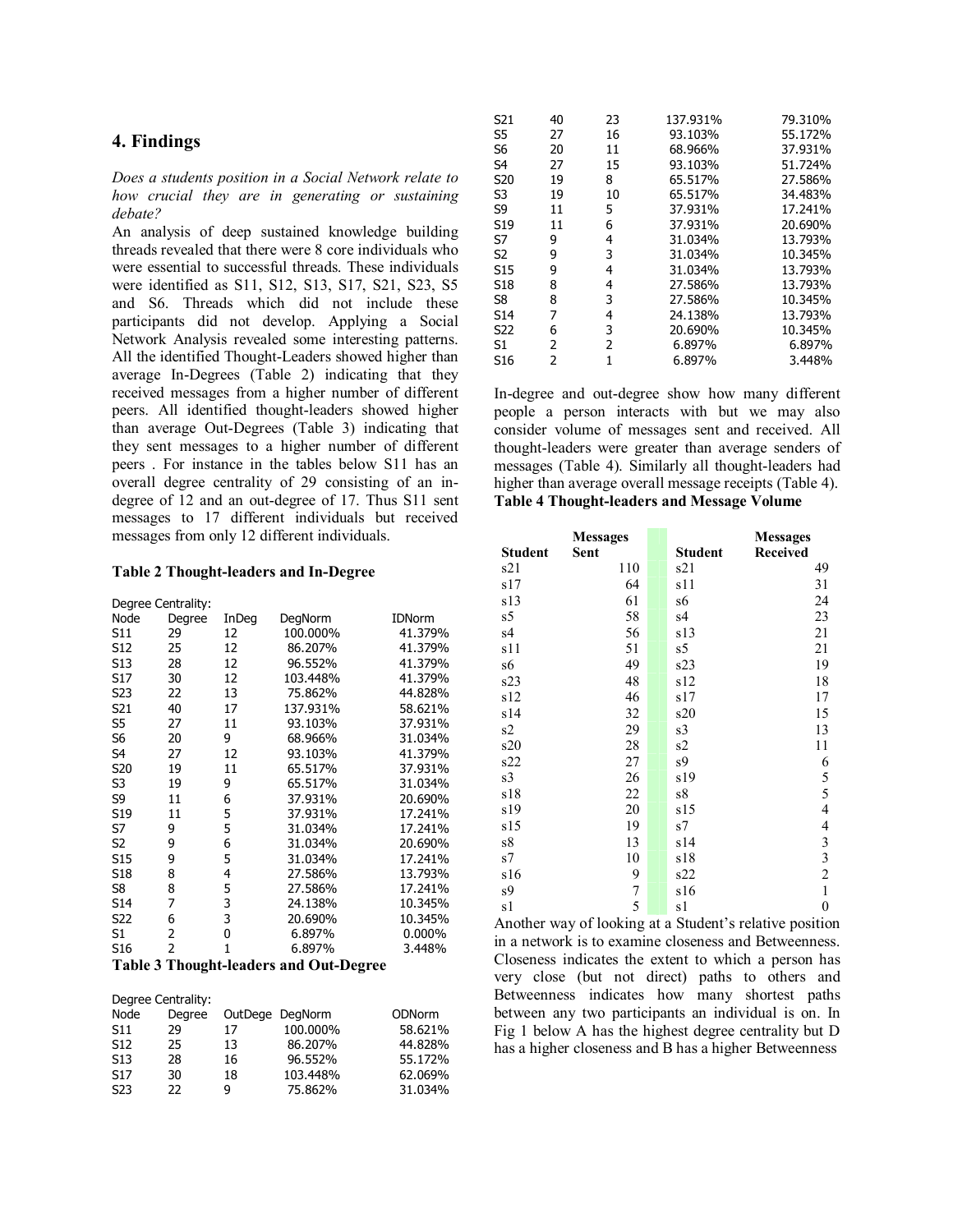

#### **Fig 1 Degree centrality, closeness and Betweenness**

Seven out of eight thought-leaders occupied places in the top 10 Closeness metrics (Table 5) , all eight showed average or better closeness. Six out of eight thought-leaders occupied places in the top 10 Betweenness metrics (Table 6) , however only three had average or better Betweenness.

#### **Table 5 Thought-Leaders and Closeness**

| Node            | Farness |       | <b>Closeness Normalized Closeness</b> |
|-----------------|---------|-------|---------------------------------------|
| S21             | 35.0    | 0.029 | 82.857%                               |
| S17             | 38.0    | 0.026 | 76.316%                               |
| S11             | 39.0    | 0.026 | 74.359%                               |
| S4              | 40.0    | 0.025 | 72.500%                               |
| S12             | 41.0    | 0.024 | 70.732%                               |
| S5              | 41.0    | 0.024 | 70.732%                               |
| S13             | 41.0    | 0.024 | 70.732%                               |
| S23             | 44.0    | 0.023 | 65.909%                               |
| S3              | 44.0    | 0.023 | 65.909%                               |
| S <sub>20</sub> | 46.0    | 0.022 | 63.043%                               |
| S19             | 50.0    | 0.020 | 58.000%                               |
| S7              | 50.0    | 0.020 | 58.000%                               |
| S2              | 50.0    | 0.020 | 58.000%                               |
| S15             | 50.0    | 0.020 | 58.000%                               |
| S18             | 52.0    | 0.019 | 55.769%                               |
| S8              | 52.0    | 0.019 | 55.769%                               |
| S9              | 53.0    | 0.019 | 54.717%                               |
| S22             | 53.0    | 0.019 | 54.717%                               |
| S14             | 53.0    | 0.019 | 54.717%                               |
| S <sub>16</sub> | 57.0    | 0.018 | 50.877%                               |
| S1              | 58.0    | 0.017 | 50.000%                               |

#### **Table 6 Thought-Leaders and Betweenness**

| Node            | Betweenness | Normalized Betweenness) |
|-----------------|-------------|-------------------------|
| S17             | 46.428      | 11.436%                 |
| S21             | 42.122      | 10.375%                 |
| S4              | 12.230      | 3.012%                  |
| S11             | 9.755       | 2.403%                  |
| S12             | 7.834       | 1.930%                  |
| S <sub>13</sub> | 7.471       | 1.840%                  |
| S5              | 7.037       | 1.733%                  |
| S <sub>20</sub> | 6.394       | 1.575%                  |
| S18             | 3.917       | 0.965%                  |
| S3              | 2.143       | 0.528%                  |
| S <sub>23</sub> | 1.563       | 0.385%                  |
| S6              | 1.002       | 0.247%                  |
| S14             | 0.933       | 0.230%                  |
| S19             | 0.858       | 0.211%                  |
| S7              | 0.385       | 0.095%                  |
| S8              | 0.367       | 0.090%                  |
| S9              | 0.291       | 0.072%                  |
| S15             | 0.250       | 0.062%                  |

| S22 | 0.000 | $0.000\%$ |
|-----|-------|-----------|
| S1. | 0.000 | $0.000\%$ |
| S2. | 0.000 | $0.000\%$ |
| S16 | 0.000 | $0.000\%$ |

Aggregate measures are useful but it is also illuminating to examine patterns of change over time. In general all activity declined slightly over a 10- week period, and all students showed declines in both indegree(Fig 2) and out-degree (Fig 3).



**Fig 2 In-degree over time** 

Whereas Out-degree seems very closely tied to Thought-leader status the picture is much less clear cut for in-degree. That is to say that not all thought-leaders are consistently above average message receivers. The strongest example of this is S12 who from week 5 onwards receives zero messages yet overall has an indegree higher than average and also has a higher than average out-degree. S4 who was not considered a thought-leader shows an above average In-degree for 5/10 weeks.



#### **Fig 3 Out-Degree over time**

Whereas Out-degree seems very closely tied to Thought-leader status the picture is much less clear cut for in-degree. That is to say that not all thought-leaders are consistently above average message receivers. The strongest example of this is S12 who from week 5 onwards receives zero messages yet overall has an indegree higher than average and also has a higher than average out-degree. S4 who was not considered a thought-leader shows an above average In-degree for 5/10 weeks.

*To what extent does student role-behavior relate to students position in the Social Network?*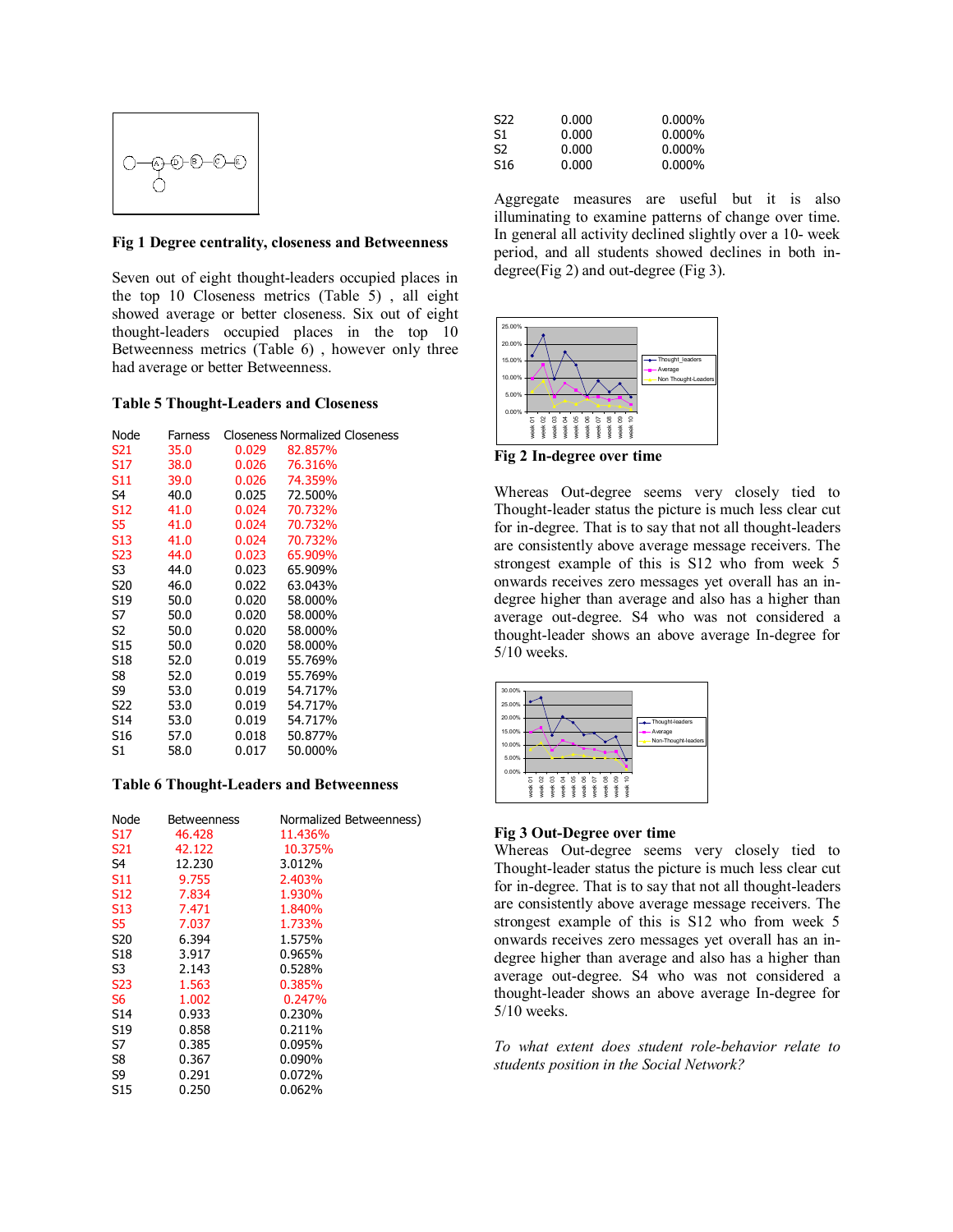To investigate this a role-behavior profile was created for each student. Each message posted was categorized according to the role-behavior scheme described earlier. From this analysis student posting behavior was categorized by the percentage of messages they sent which fell into each category. The correlation between the percentage of messages sent that are facilitator messages and the in-degree for individuals was 0.708, this is the only notable positive correlation with respect to message type. This means that a person that posts a higher percentage of facilitator messages is more likely to be responded to. The correlation between the number of facilitator messages sent and In-degree is 0.785 this was the strongest positive correlation between message type and in-degree.

#### *To what extent does a students behavior relate to the extent to which they are held in esteem by peer students?*

The correlation between the number of facilitator messages sent and overall messages received is 0.685, this was the only significant positive correlation involving message type and messages received. In general the receive to send ratio for messages was 35: 100, i.e. for each 100 messages sent by a person 35 would be received by that person. However for facilitator messages the send to receive ratio was 1:1 so that for each facilitator message sent one facilitator message would be received by the same person. Thus sending a facilitator message often starts a "positive feedback loop" where further encouragement of debate naturally follows an initial facilitation message.

All 8 identified thought-leaders posted an above average percentage of facilitator messages, the average percentage of facilitator messages posted was 22% **the range of facilitator messages sent for thoughtleaders was 23% to 54%.** However s19, s20, s3 and s9 all also posted above average percentages of facilitator posts but were not considered thoughtleaders. However s19, s20, s3 and s9 were all below average posters in terms of volume, whereas all members rated as thought-leaders were above average posters in terms of volume. No below average posters were rated as thought-leaders. **Thought-leaders both posted a higher than average number of messages and posted a higher than average percentage of facilitator messages**. The relative frequency with which messages were read was also related to message type.

The average reads/message was 19 , direct questions received the highest number of reads/message (24 reads per message) and facilitator messages received an average of 23 reads per message. Initially it was expected that complicator messages that focus on reframing debate or challenging assumptions would turn out to be equally important in terms of reads and responses. However in terms of reads/message and responses to individual messages they are less popular than average. However we had previously found that many of the successful threads had included such reframing messages [39].

### *Can Social Engagement exist with a democratic model of participation or must we expect some kind of benevolent oligarchy ?*

Our analysis found that there were 8 core individuals whose participation was crucial to deep involved knowledge building threads. When these individuals were not active threads tended to peter out quickly or be linear consisting of single broadcast responses. However this does not indicate whether such thought leaders necessarily dominate these knowledge building threads. To investigate this further we examined the pattern of messages between participants in more detail.



**Fig 4 "Does It matter ?"** 

Fig 4 illustrates the messages sent by students to students in one of the most successful knowledge building threads based on the question "Does IT matter ?:". In this thread there were 97 student messages spread amongst 23 participants. The average number of posts per student was 4.2. The eight thought-leaders contributed a total of 53 messages (54%) to this thread at an average of 6.7 messages each, i.e. significantly higher. Of the 97 student messages sent 28 were broadcast messages. Of the remaining 69 messages, the thought-leaders sent out 38 (55%) and received 30 (43%) . Of the messages received by thought-leaders 17 out of 30 (56%) were from other thought-leaders. A Social Network Analysis (Table 7) of this question reveals that of the 11 most central participants 8 are the identified thought-leaders. In this example taken from week 1 of the course the thought-leaders are already showing a pattern of high posting activity and are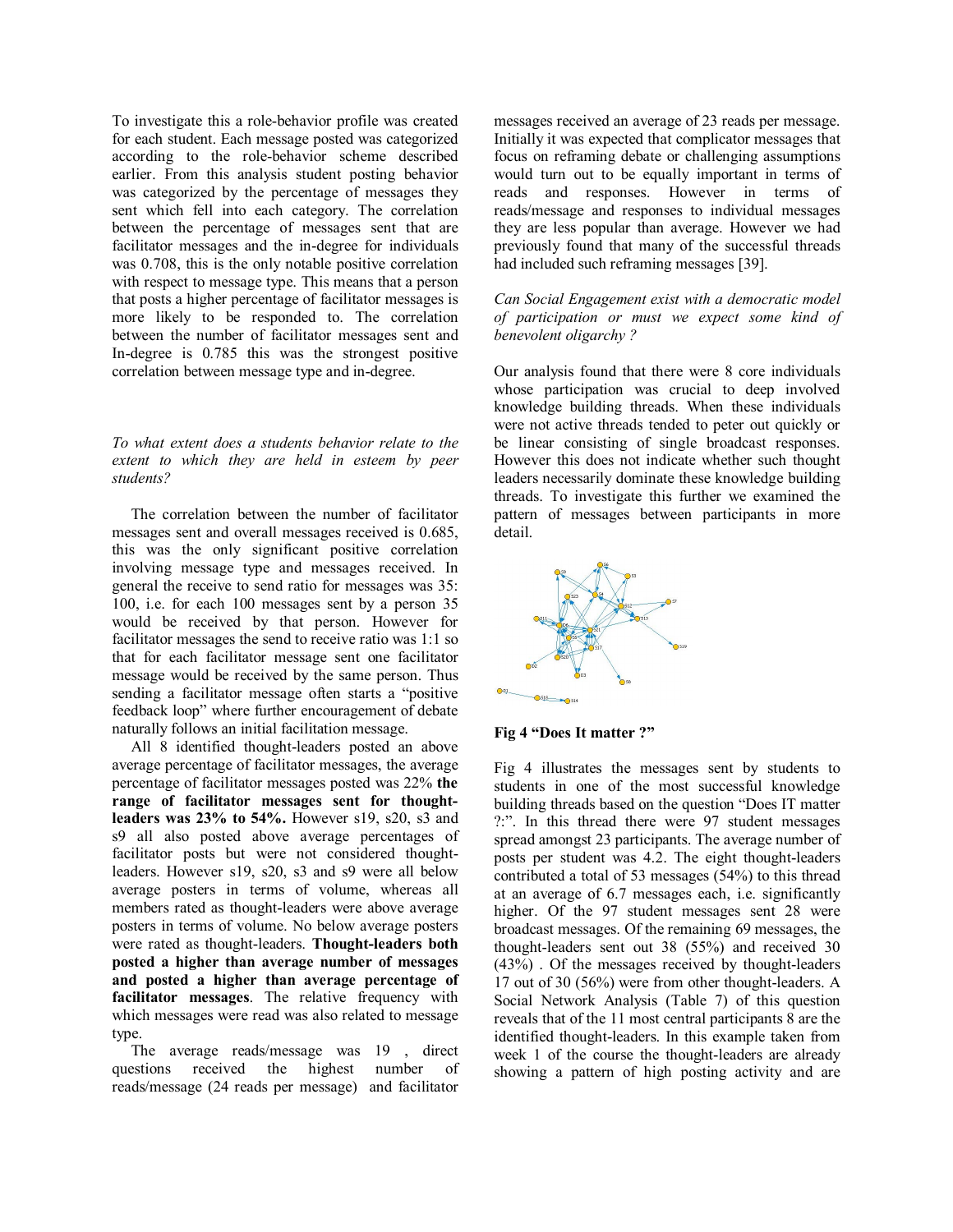responding more to other thought-leaders than to non thought-leaders. Despite the generally high participation from other participants we see a slight pattern of the thought-leaders forming a central core.

#### **Table 7 "Does IT Matter?" Centrality**

| Node            | Degree        |                         | InDegree OutDegree      |
|-----------------|---------------|-------------------------|-------------------------|
| S21             | 14            | 4                       | 10                      |
| D6              | 13            | 7                       | 6                       |
| S5              | 9             | 4                       | 5                       |
| S4              | 9             | 5                       | 4                       |
| S12             | 8             | 5                       | 3                       |
| S17             | 6             | $\frac{2}{3}$           | 4                       |
| S20             | 6             |                         | 3                       |
| S <sub>13</sub> | 6             | 3                       | 3                       |
| S6              | 5             | 3                       | $\overline{c}$          |
| S11             | 4             | $\overline{\mathbf{c}}$ | $\overline{\mathbf{c}}$ |
| S23             | 4             | $\overline{a}$          | $\overline{c}$          |
| S18             | 3             | $\mathbf{1}$            | $\overline{c}$          |
| D <sub>3</sub>  | 3             | $\overline{2}$          | $\mathbf{1}$            |
| S3              | $\frac{3}{3}$ | $\mathbf{1}$            | 2                       |
| S9              |               | 2                       | $\mathbf{1}$            |
| S7              | $\frac{2}{2}$ | $\mathbf{1}$            | $\mathbf{1}$            |
| S14             |               | $\mathbf{1}$            | $\mathbf{1}$            |
| D1              | $\mathbf{1}$  | $\mathbf{1}$            | 0                       |
| D <sub>2</sub>  | 1             | $\mathbf{1}$            | 0                       |
| S19             | 1             | 1                       | 0                       |
| S8              | $\mathbf{1}$  | $\mathbf{1}$            | 0                       |
|                 |               |                         |                         |
| AVG:            | 4.95          | 2.476                   | 2.48                    |
| STD:            | 3.71          | 1.651                   | 2.34                    |
| MIN:            | $\mathbf{1}$  | $\mathbf{1}$            | 0                       |
| MAX:            | 14            | 7                       | 10                      |



**Fig 5 The next information revolution** 

Fig 5 shows the messages sent for a question discussing Peter Drucker's "The Next Information Revolution" . For this question there were 45 messages of which 24 were broadcasts ("A" in Fig 4) . Of the peer-to-peer messages 17 (80%) were sent by thoughtleaders and 16 (76%) were received by thoughtleaders. The thought-leaders are clearly dominating this discussion with a high degree of internal communication. The patterns shown in Figs 3 and 4 are fairly typical of the behavior in the more productive threads. In both of the above threads the thoughtleaders showed a strong pattern of posting facilitator messages. We also analyzed several other threads and found that as the number of messages sent declined the concentration of activity from the thought-leaders stayed relatively consistent. It seems then that for this group and in this environment the most productive debate relied on a small number of participants being extremely active.

### **5. Discussion of Findings**

The findings within the context of online learning outlined above give some support to general principles found in the study of emergent leadership in Organizational literature[29-32, 34]. Firstly leadership does seem to be important in this educational context. The most effective knowledge building threads simply did not exist without notable leadership behaviors. Secondly this leadership followed a largely shared pattern; we did not see one or two dominant figures but typically six to eight members who steered debate. This pattern is not quite the Dewian participatory democracy[23, 25], but neither is it a dictatorship, possibly we might consider this a benevolent oligarchy. Thirdly leadership here was not a matter of simple domination of discussion [48] but was exhibited in the careful facilitation of discourse. This is quite similar to Carte et al's [30] monitor and producer behaviors. Since overall course performance was largely decoupled from discussion board activity we can examine thought-leader behavior and course performance independently. When we do so we find that of the 23 participants none of the eight thoughtleaders had low grades (below A), however 5 A graded students were not characterized as thought-leaders. This tends to imply that leadership behavior is not related (in this case) to some general measure of ability or personal commitment to learning. Cho et al [48] suggested that Social Network centrality was highly predictive of the esteem given to online peers. The findings seem to bear this out to a large extent the most central participants were most frequently attended to. There is though one important proviso. It was not simply volume of messages and the number of ties that was important it was the nature of the messages that was crucial. Facilitating messages were much more influential than other messages and thought-leaders were the ones most frequently exhibiting these rolebehaviors. The online community under study here was a highly effective knowledge building [11, 59, 60] experience. Over the 10 week period there was a tremendous amount of knowledge interchange and critical inquiry leading to great knowledge building. Knowledge is clearly effectively distributed among peers, but this distribution seems somewhat uneven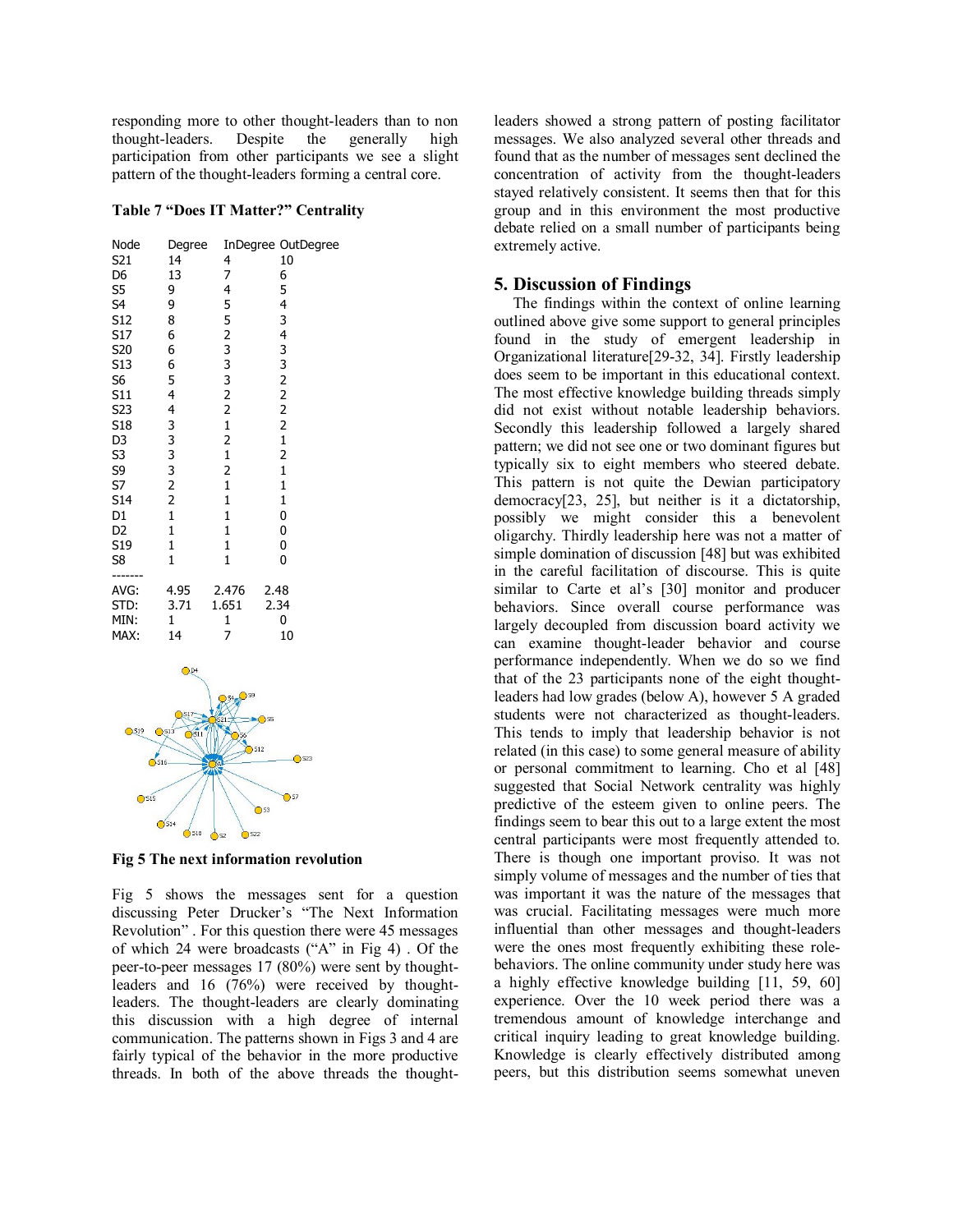with the key participants contributing rather more to the knowledge pool. From the pattern of message reads and responses it is evident that students very quickly learn who knows what, thus we have an effective transactive memory system [61, 62] at work here.

There is clear evidence that a social network analysis provides useful insights. The Social network analysis indicates that thought-leaders really are more central in some key social network metrics (in-degree, out-degree and closeness) as well as being more vociferous. The precise value of Betweenness and closeness may however need further analysis. Unlike social networks which consist of heterogeneous groups an online group has a single biosphere and in principal there are no reasons to prevent everyone from talking to everyone else. That some individuals may act as boundary-spanners is an artifact that may require further study.

We can also see that knowledge cliques form over time, as the course progressed students communicated with fewer different individuals, in terms of maintaining an active distributed cognition system this is a trend that may be of some concern.

### **5.1 Implications**

A key concern that emerges here would appear to center on how to engage non-thought-leaders in online discourse. Elsewhere [39, 44, 63] we have attempted to address this question. Some possible approaches include attempting to build a quick profile of students which may allow an instructor to fine-tune questions for discourse. Poorly designed or badly aligned questions may generate minimal discourse. Secondly an instructor must tread a fine line between being overly intrusive and having too much of a laissez faire approach, gentle but visible approbation allows students to know that their contributions are noticed and valued. Of course none of this will help with students who simply have no social commitment to group knowledge building; in this case a suitable reward or kudos system based on the quality of contributions may be appropriate.

The distributed facilitating behaviors exhibited by thought-leaders in this online learning community are somewhat similar to models of monitor leadership behaviors which have also been found to be highly distributed [30] in organizational contexts. This would hint that similar kinds of processes are happening in these two different contexts. It may then be possible to use this framework as an analytical tool for studies of organizational Knowledge Management. It would be interesting to see whether a Social Network Analysis approach would show the same connection between thought leadership and centrality (at least in informal networks) in broader organizational contexts.

### **6. Conclusions**

This paper has shown that an online learning community can be modeled both as a knowledge management system with persistent knowledge objects and knowledge creation, and as a social network. Further we have seen that social network metrics strongly coincide with analyses of student rolebehaviors and may prove to be useful predictors of knowledge building and knowledge management behavior. We have seen that knowledge is clearly distributed amongst the system and individuals and yet that there are clearly identifiable core participants who make greater contributions. Further research will investigate if these findings are generalizable and cross knowledge domains. We hope to study whether the apparent domination of knowledge building by small oligarchies has damaging effects on student satisfaction. We have also seen that the thought-leader paradigm may be a useful analytical framework for Knowledge Management research.

#### **7. References**

- 1. Hutchins, E., *Cognition in the wild*. 1995, Cambridge, MA: MIT Press.
- 2. Berends, J., *Knowledge Sharing and Distributed Cognition in Indistrial research.* 3rd European Conference on Organizational Knowledge, Learning and capabilities., 2002.
- 3. Stahl, G., *Group Cognition: Computer Support for Building Collaborative Knowledge*. 2006, MIT. p. Chapter 9.
- 4. Stahl, G. *Knowledge negotiation in asynchronous learning networks*. in *Hawai'i International Conference on System Sciences (HICSS 2003)*. 2003. Hawaii.
- 5. Smith, B.L. and J. MacGregor, *What Is Collaborative Learning?*, in *Collaborative Learning: A Sourcebook for Higher Education*, A. Goodsell, et al., Editors. 1992, National Center on Postsecondary Teaching, Learning, and Assessment: Pennsylvania State University. p. 9-22.
- 6. Sorensen, E. and E. Takle. *Collaborative Knowledge Building in Web-based Learning: Assessing the Quality of Dialogue*. in *ED-Media 2001 World Conference on Educational Multimedia, Hypermedia & Telecommunications.* 2001. Tampere, Finland.
- 7. De Haan, M., *Distributed cognition and the shared knowledge model of the Mazahua: a cultural approach.* Journal of Interactive Learning Research, 2002(Spring 2002): p. p31(20).
- 8. Thompson, L., *Shared Cognition in Organizations : The Management of Knowledge*. LEA's Organization and Management Series 1999: Mahwah, N.J. Lawrence Erlbaum Associates, Inc.
- 9. Levine, J. and R. Moreland, *Chapter 12: Knowledge Transmission in Work Groups: Helping Newcomers to Succeed* in *Shared Cognition in Organizations: The Management of Knowledge*, L. Thompson, J. Levine, and D. Messick, Editors. 1999, LEA.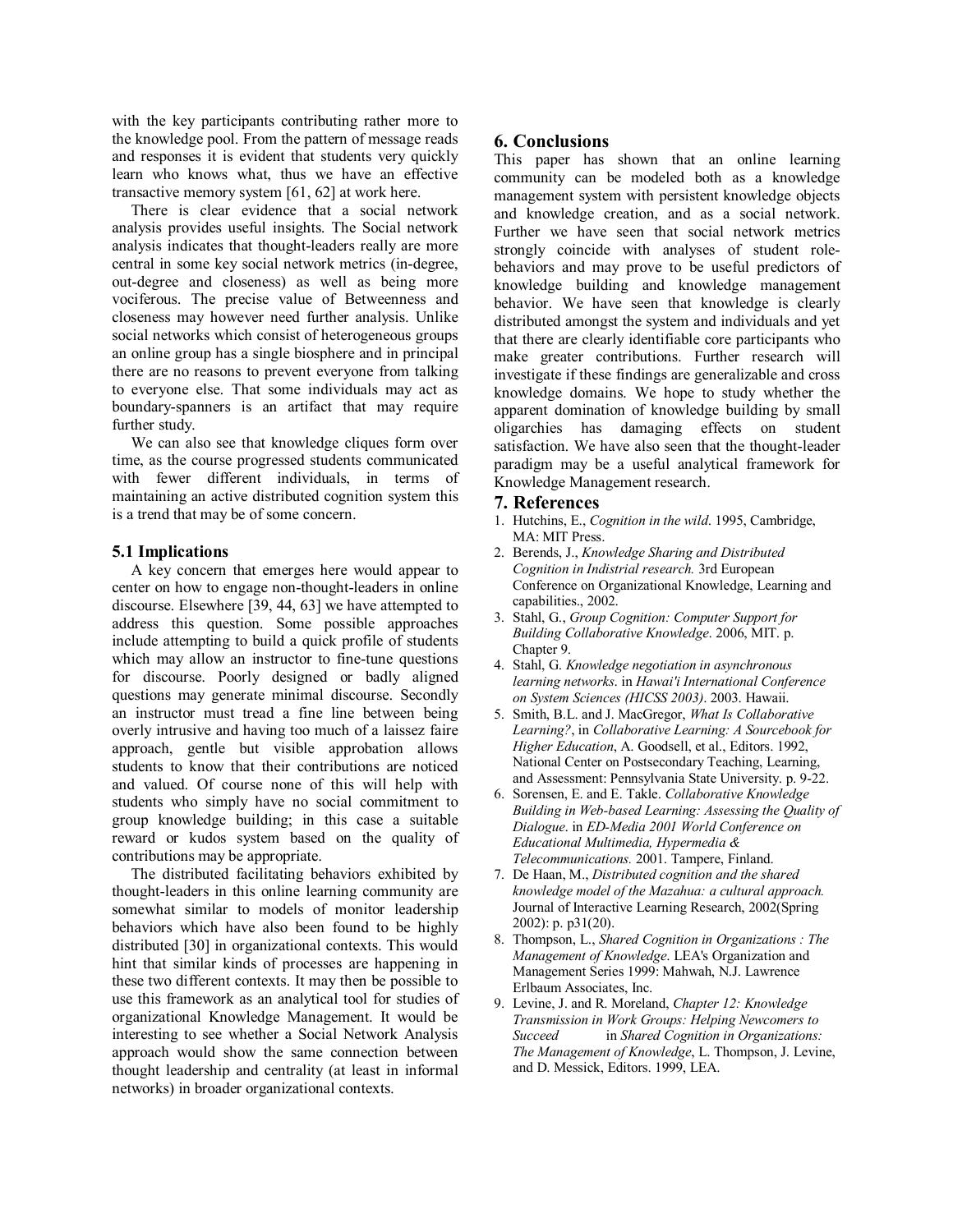10. GIBSON, C., *From knowledge accumulation to accommodation: cycles of collective cognition in work groups.* Journal of Organizational Behavior, 2001. **22**: p. 121-134.

11. Scardamalia, M. and C. Bereiter, *Knowledge Building*, in *Encyclopedia of Education*, J. Guthrie, Editor. 2002, Macmillan Reference: New York.

- 12. Chan, C., E. Lee, and J. van Aalst. *Students Assessing Their Own Knowledge Advances in a Knowledge Building Environment*. in *International Conference on Computer Supported Collaborative Learning 2005.* 2005. Taipei, Taiwan.
- 13. Garton, L., C. Haythornthwaite, and B. Wellman, *Studying Online Social Networks.* 1997. **3**(1).

14. Andrews, D., *Supporting Community and Building Social Capital. Audience-specific online community design. .* Communications of the ACM 2002. **45**(4).

15. Dillenbourg, P., *What do you mean by collaborative learning?*, in *Collaborative-learning: Cognitive and Computational Approaches*, P. Dillenbourg, Editor. 1999, Oxford: Elsevier. p. 1-19.

- 16. Kreijns, K., P. Kirschner, and W. Jochems, *The Sociability of Computer-Supported Collaborative Learning Environments.* Educational Technology & Society, 2002. **5**(1).
- 17. Ashwin, P., *Peer Support: Relations between the context, process and outcomes for the students who are supported.* Instructional Science, 2003. **31**: p. 159–173.
- 18. Lee, J., et al. *Vicarious Learning: cognitive and linguistic effects of observing peer discussions*. in *American Educational Research Association, AERA '99,*. 1999. Canada.
- 19. Zhang , K. and K. Peck *The Effects of Peer-Controlled or Moderated Online Collaboration on Group Problem Solving and Related Attitudes.* Canadian Journal of Learning and Technology, 2003. **29**(3).
- 20. Stenning, K., et al. *Vicarious Learning from Educational Dialogue* in *Computer-Supported Cooperative Learning (CSCL '99)* 1999.
- 21. Moreland, R., *Chapter 1: Transactive Memory: Learning Who Knows What in Work Groups and Organizations.*, in *Shared Cognition in Organizations: The Management of Knowledge*, L. Thompson, J. Levine, and D. Messick, Editors. 1999, LEA.

22. Jonassen, D.H., J.T. Mayes, and R. McAleese, *A manifesto for a constructivist approach to technology in higher education.*, in *Designing constructivist learning environments*, T. Duffy, D. Jonassen, and J. Lowyck, Editors. 1993, Springer-Verlag.: Heidelberg.

- 23. Dewey, J., *Democracy and education*. 1916, Macmillan.
- 24. Garrison, R., T. Anderson, and W. Archer, *Critical Inquiry in a Text-Based Environment: Computer Conferencing in Higher Education.* American Journal of Distance Education, 2001. **15**(1): p. 7-23.
- 25. Dewey, J., *How we think*. 1933, Boston:: D.C. Heath.
- 26. Shields, P.M., *The Community of Inquiry: Classical Pragmatism and Public Administration.* Administration & Society, 2003. **35**(5): p. 510-538.
- 27. Oliver, M. and G. Shaw, *ASYNCHRONOUS DISCUSSION IN SUPPORT OF MEDICAL*

*EDUCATION.* Journal of Asynchronous Learning Networks, 2003. **7**(1).

- 28. Aviv, R., et al., *NETWORK ANALYSIS OF KNOWLEDGE CONSTRUCTION IN ASYNCHRONOUS LEARNING NETWORKS.* Journal of Asynchronous Learning Networks, 2003. **7**(3).
- 29. Yoo, Y. and M. Alavi, *Emergent leadership in virtual teams: what do emergent leaders do?* Information and Organization, 2004. **14**: p. 27 - 58.

30. CARTE, T., L. CHIDAMBARAM, and A. BECKER, *Emergent Leadership in Self-Managed Virtual Teams A Longitudinal Study of Concentrated and Shared Leadership Behaviors.* Group Decision and Negotiation, 2006. **15**: p. 323-343.

- 31. Avolio, B.J. and S. Kahai, *Adding the "E" to E-Leadership: How it May Impact Your Leadership.* Organizational Dynamics, 2003. **31**(4): p. 325-338.
- 32. Barry, D., *Managing the Bossless Team: Lessons in Distributed Leadership.* Organizational Dynamics, 1991. **20**(1): p. 31-47.
- 33. Yukl, G.A., *Leadership in organizations*. 1998, Englewood Cliffs, NJ: : Prentice Hall.
- 34. Zigurs, I., *Leadership in virtual teams: oxymoron or opportunity?* Organizational Dynamics, 2003. **31**(4): p. 339-351.
- 35. Heckman, R. and N. Misiolek. *Leaders and Followers In Student Online Project Teams*
- in *Proceedings of the 38th Hawaii International Conference on System Sciences*. 2005.

36. Fredericksen, E., et al., *Student satisfaction and perceived learning with on-line courses: Principles and examples from the SUNY learning network.* Journal of Asynchronous Learning Networks, 2000. **4**(2).

- 37. Meyer, K., *EVALUATING ONLINE DISCUSSIONS: FOUR DIFFERENT FRAMES OF ANALYSIS.* Journal of Asynchronous Learning Networks, 2004. **8**(2): p. 101 - 114.
- 38. Punziak, J., F. McMartin, and A. Agogino. *Building a Digital Learning Community for Faculty on the Internet*. in *ASEE 2000*. 2000.
- 39. Waters, J. and S. Gasson. *Social Engagement in an Online Community of Inquiry*. in *International Conference on Information Systems (ICIS 2006)* 2006. Milwaukee, Wisconsin.
- 40. Barki, H. and J. Hartwick, *Rethinking The Concept of User Involvement.* MIS Quarterly, 1989. **March 1989**: p. 52 - 63.
- 41. McKendree, J., et al., *Why observing a dialogue may benefit learning.* Journal of Computer Assisted Learning, 1998. **14**(2): p. 110-119.
- 42. Cox, R., J. , et al., *Vicarious learning from dialogue and discourse: A controlled comparison. .* Instructional Science, 1999. **27**: p. 431-458.
- 43. McKendree, J., et al., *Why observing a dialogue may benefit learning.* Journal of Computer Assisted Learning, 1998). **14**(1): p. 10-119.
- 44. Waters, J. and S. Gasson. *How (not) to construct ALN course questions that encourage student participation in peer collaboration/knowledge construction*. in *Workshop at HICSS2007*. 2007.